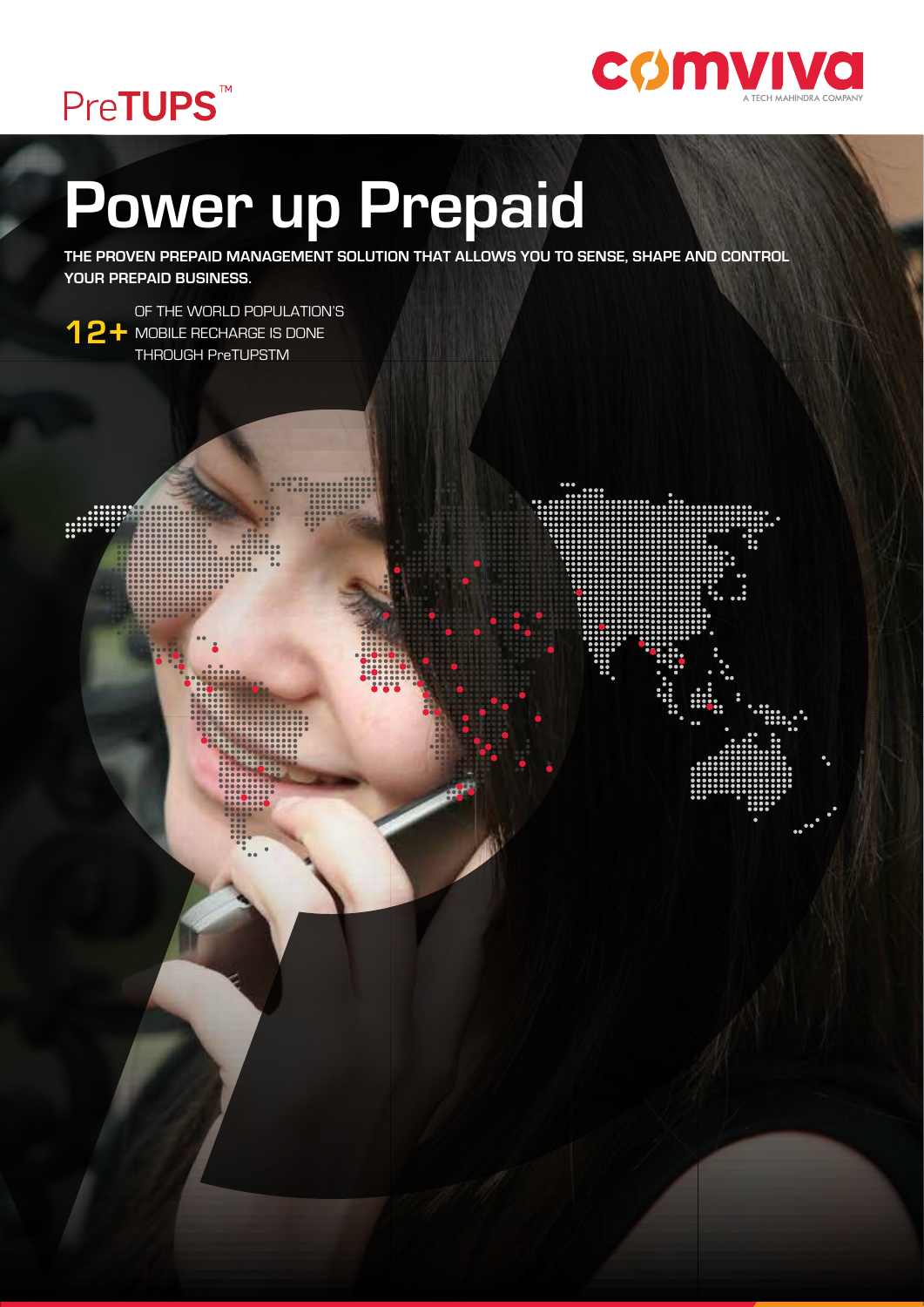## SHAPE YOUR SUCCESS

## Pre**TUPS**

6<sub>wc</sub>

 $\overline{q}$  was

 $#$ 

 $R_{I}$ 

 $\overline{0}$ 

Comviva's PreTUPSTM pushes the immensely popular prepaid model to it's full potential. PreTUPS™ is packed with everything you would expect from an evolved prepaid account management solution, helping you achieve your growing business targets, managing your diverse prepaid customers and creating value for each subscriber.

PreTUPSTM is designed to cater to diverse customer segments and meet their demands. It enables you to leap beyond traditional airtime transactions with automated workflows that anticipate demand and align it with supply. For developing markets, it enables electronic recharge distribution and an innovative sales channel for VAS offerings, and for developed markets, the ability to deploy self-service recharge - giving you the power to harness the full potential of prepaid. Diversifying your prepaid portfolio becomes incredibly easy when you leverage the platform to enable multiple business lines with new opportunities in telecom, Pay TV and broadband.

### PreTUPS<sup>™</sup> FOOTPRINT AT A GLANCE

**60+ DEPLOYMENTS** GLOBALLY

**BILLION CONSUMERS USE PRETUPS™** FOR ELECTRONIC RECHARGE **1 27**



**DREF** 

 $9:19$ 

- 410 million subscribers supported for a leading operator in Asia
- Successfully delivered 25+ replacement projects across leading prepaid platforms.
- 99.99% service uptime.

## THE PROMISE BEHIND THE POSSIBILITY

Comviva's PreTUPSTM is the ideal tool to empower, shape and drive a profitable demand response. This helps you create a demand-driven, lean and responsive organization, facilitate higher sales, better your customer satisfaction and lower the inventory and distribution costs.

PreTUPS<sup>™</sup> lets you automate operational workflows in sales, distribution, inventory and pricing. In addition to predictively managing customer demand through a robust reporting capability, you can also significantly reduce the go-to-market time for new recharge pack introductions and propel customer demand. From defining commissioning and price points to configuring transfer rules, the solution lets you efficiently structure multiple hierarchies suited to business needs.

Whether it is an assisted recharge via a retailer or a self recharge via channels such as SMS/USSD, Web, ATM and kiosk - PreTUPS™ delivers reliable and consistent customer experience. The power of PreTUPS™ lies in not only empowering retailers by helping them manage prepaid accounts better but also in aiding their customers to do so as well. PreTUPS™ enhances user experience by providing consumer and retailer apps.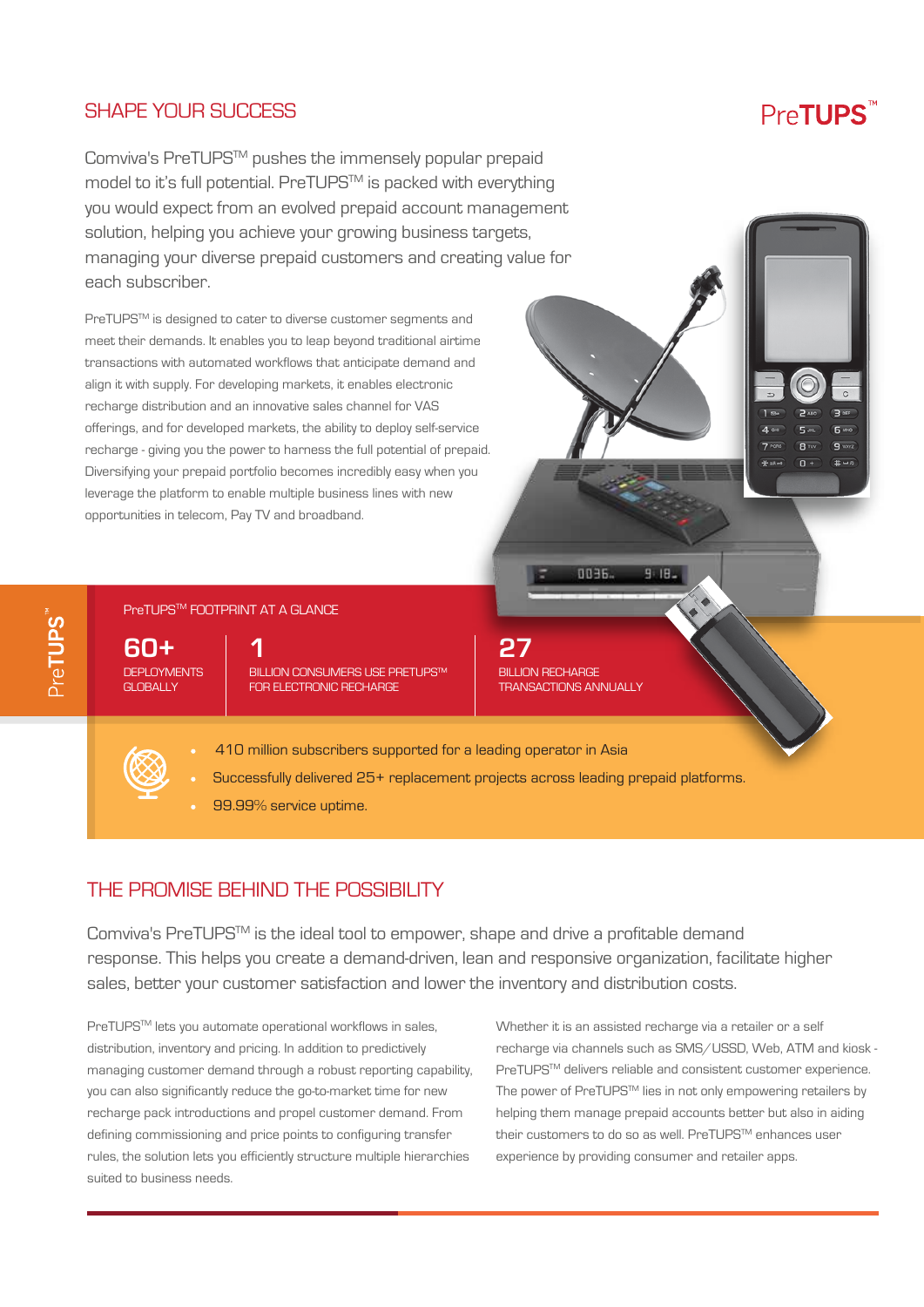

## TWO MODES FOR OPTIMIZED OPERATIONS

PreTUPS™ is built to deliver value across varied business scenarios. It is designed to operate in both assisted recharge and self recharge modes. The assisted recharge mode is crafted to work across electronic and physical vouchers and the self recharge mode facilitates the use of web and mobile platforms.

## ELECTRONIC TOP-UP



- Web recharge
- Automatic or schedule top-up
- Gift recharge
- **ATM** recharge
- Electronic vouchers
- Bill payments
- Social media recharge
- **Carrier billing**

#### VOUCHER BASED TOP-UP t£

PreTUPS<sup>TM</sup> allows you to extend your service reach beyond electronic formats with robust mechanisms for managing physical vouchers - including activation, distribution, tracking and reporting.